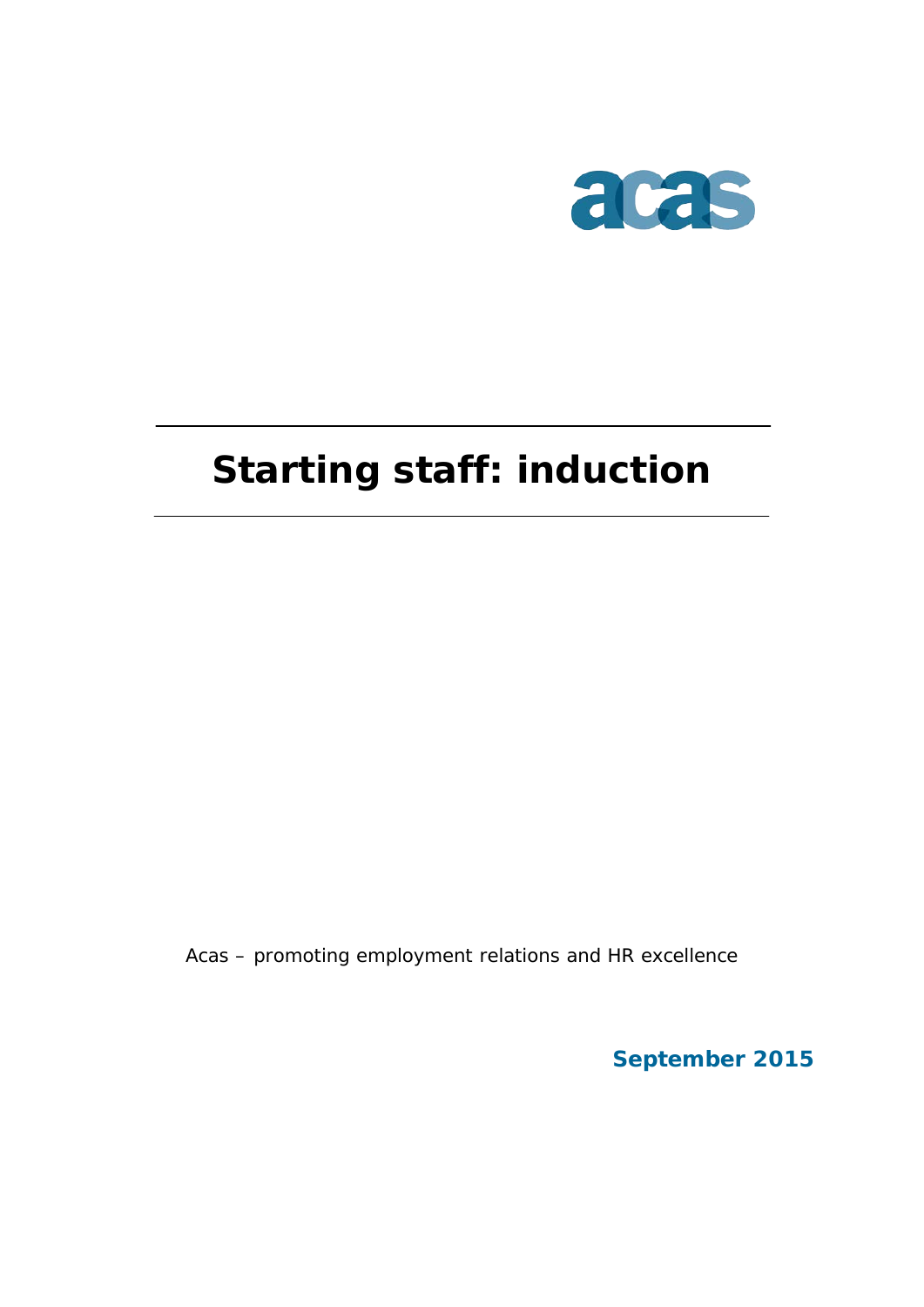### **About Acas – What we do**

Acas provides information, advice, training, conciliation and other services for employers and employees to help prevent or resolve workplace problems. Go to [www.acas.org.uk](http://www.acas.org.uk/) for more details.

### **'Must' and 'should'**

Throughout the guide, a legal requirement is indicated by the word 'must' – for example, the employer must outline any health and safety precautions the employee must take to protect them from harm.

The word 'should' indicates what Acas considers to be good employment practice.

### **September 2015**

Information in this guide has been revised up to the date of publishing. For more information, go to the Acas website at www.acas.org.uk. Legal information is provided for guidance only and should not be regarded as an authoritative statement of the law, which can only be made by reference to the particular circumstances which apply. It may, therefore, be wise to seek legal advice.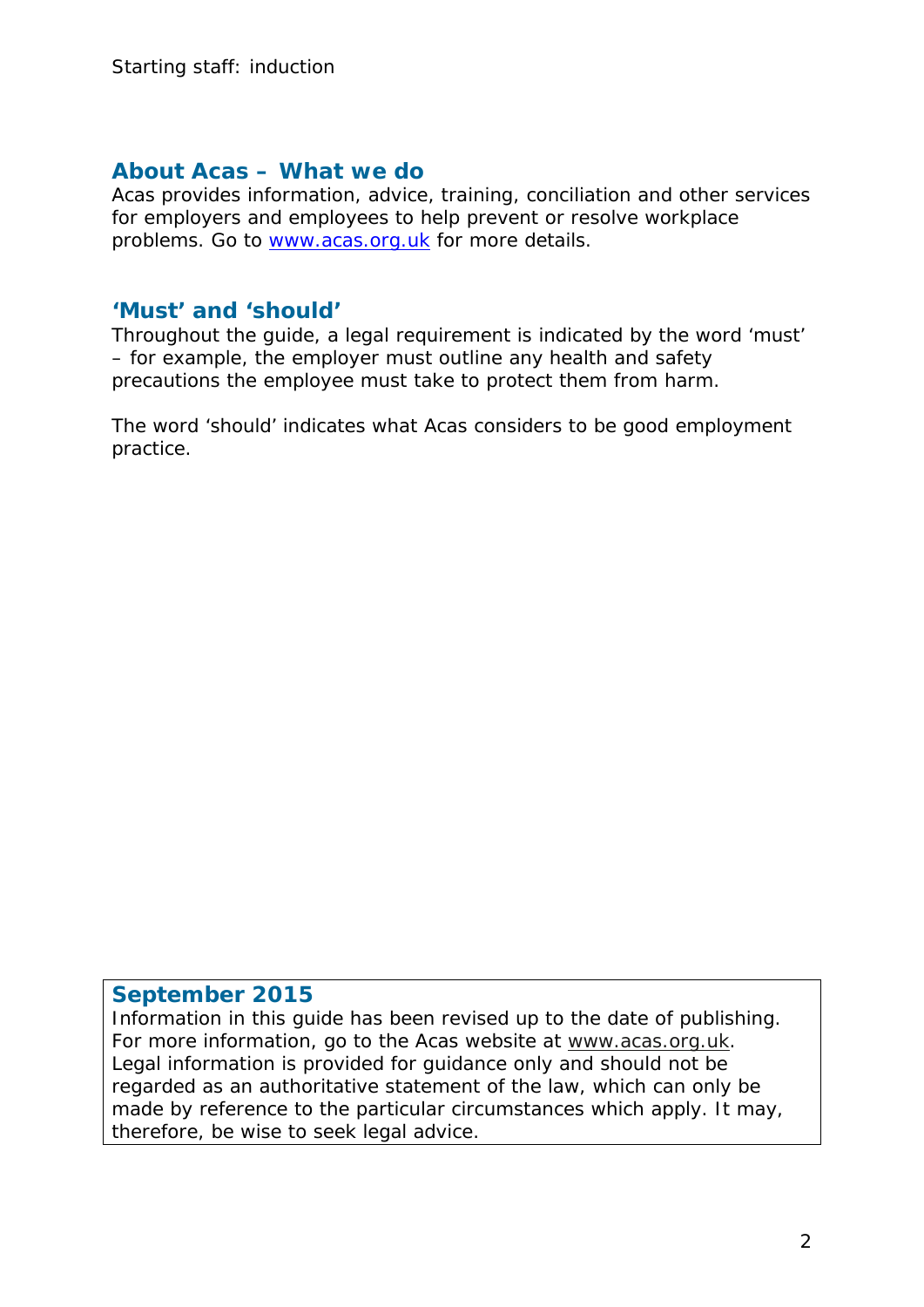# <span id="page-2-0"></span>**Contents**

| Step 6: Six months and/or end of probation14 |  |
|----------------------------------------------|--|
|                                              |  |
|                                              |  |
|                                              |  |
|                                              |  |
|                                              |  |
|                                              |  |
|                                              |  |
|                                              |  |
|                                              |  |
|                                              |  |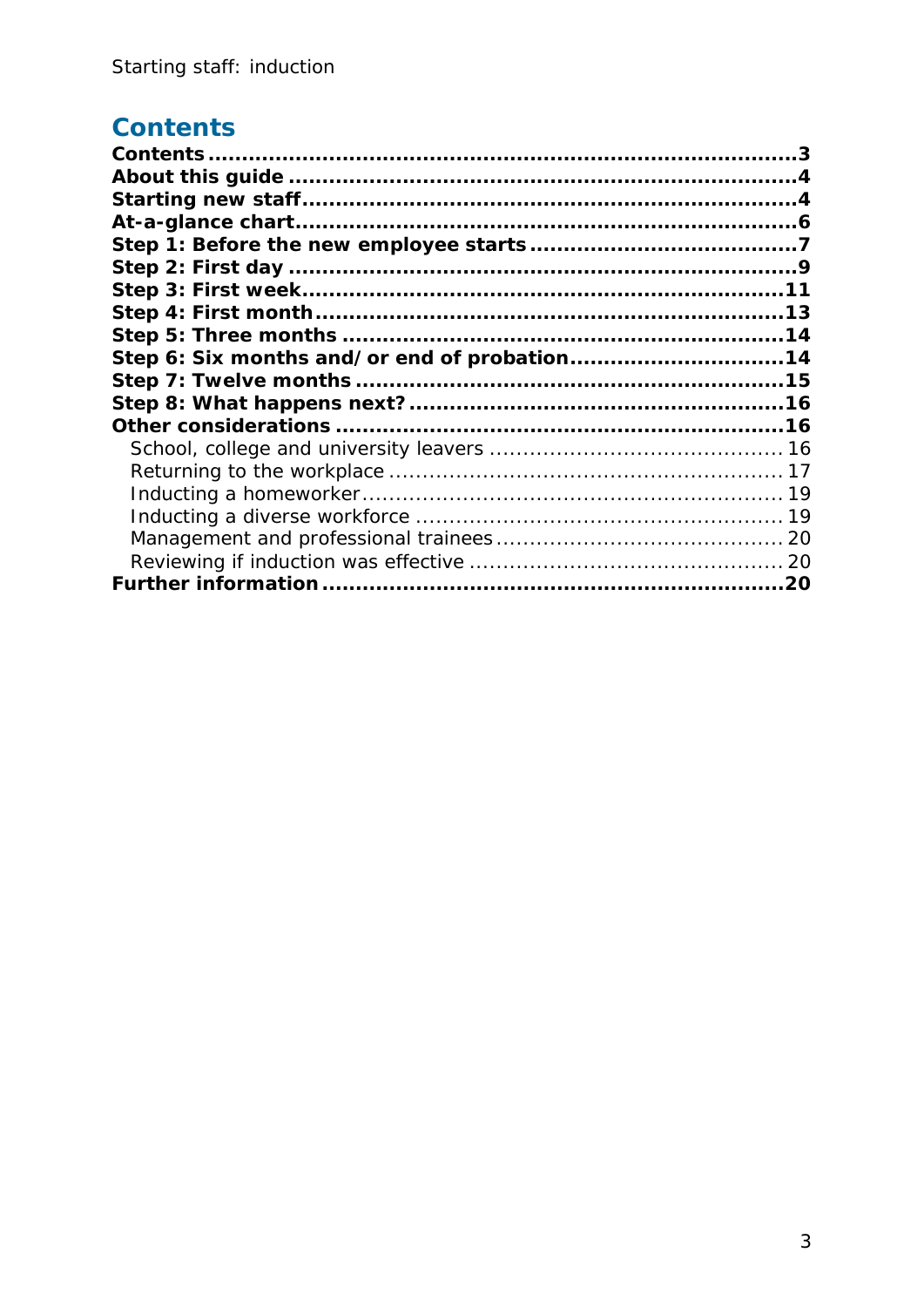### <span id="page-3-0"></span>**About this guide**

Many employers understand the value of settling a new employee into their role in a well-organised induction programme. Induction is a vital part of taking on a new employee. A lot of hard work goes into filling the vacancy or a new role, so it is worth working just as hard to make the new recruit feel welcome, ready to contribute fully and want to stay.

This guide goes through the stages of settling in a new employee once they have accepted the job offer. The companion Acas guide, Recruiting staff, covers the stages of hiring a new employee up until their first day.

This guide is aimed at employers planning to handle or be involved in the induction themselves - whether they are the owner of a small firm, the head of a department in a larger organisation, part of a human resources team, or a line manager/supervisor.

Job applicants may also find the guide useful in understanding their role in the induction process and the employer's perspective.

### <span id="page-3-1"></span>**Starting new staff**

New staff should be inducted following recruitment, but internal staff changing roles or returning to work can also need to go through an induction process. Business resources and the type of job involved can determine how much an organisation invests in the process. But, it is good practice - and likely to provide the best long-term benefit – to invest as much time and effort in an induction as the role requires.

Once the best candidate has accepted the employer's job offer, it is important that the organisation prepares thoroughly for their arrival and how they will be settled in, so they become effective quickly. Failure to do this well can create a poor impression and undo much of the good work which attracted and secured the new recruit. They will turn up on their first day excited and eager to impress, but the kind of start they get off to is the key to shaping their attitude to the organisation and the job.

This is best achieved through a planned programme agreed in consultation with everyone involved. In addition to getting the most out of any new recruit, consistently effective inductions are likely to improve workplace relations between employees, and between employees and their managers. The induction does not have to be limited to the new employee's first day - it depends on how much there is for the new employee to learn as they progress towards becoming fully effective in their role.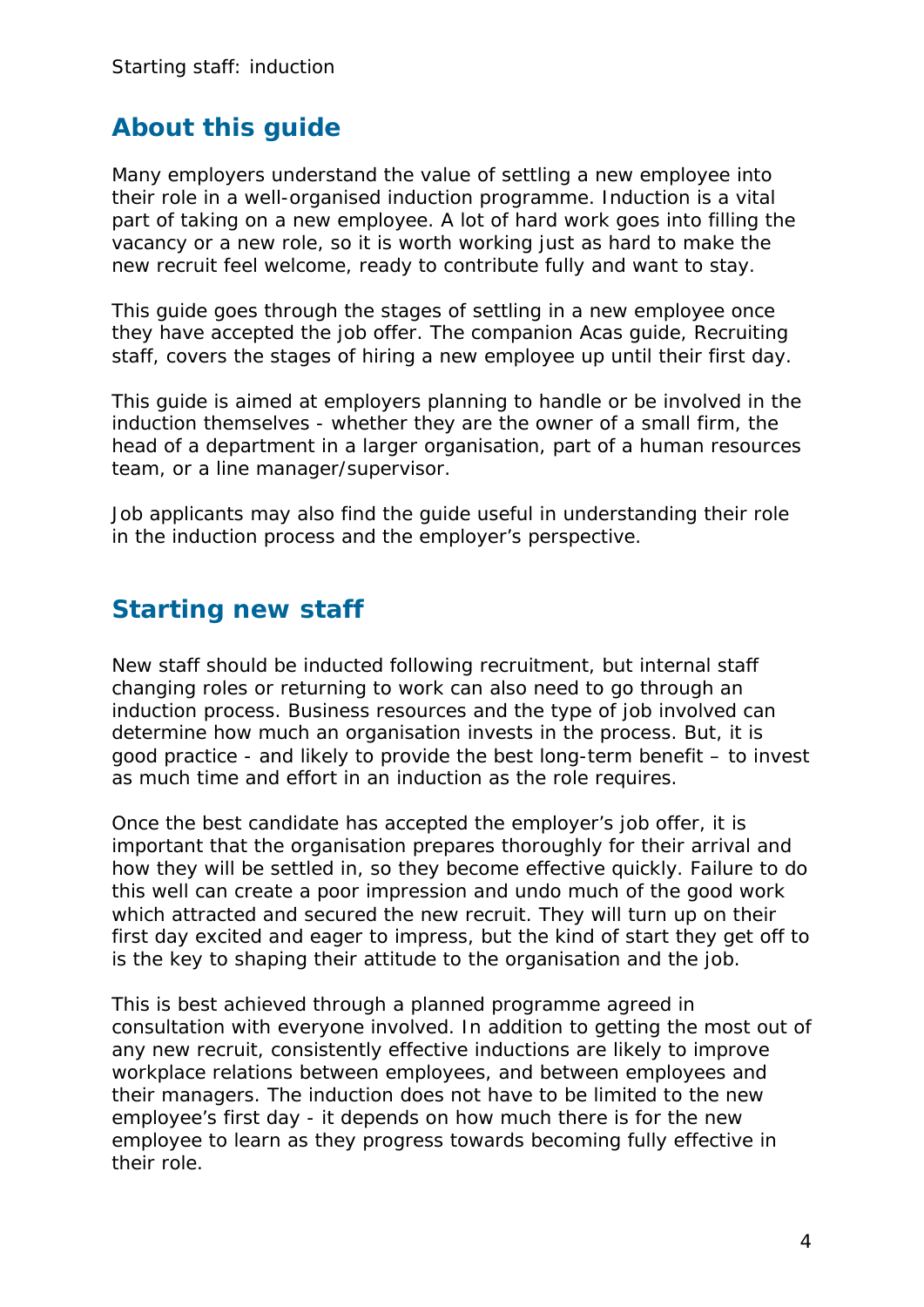Good inductions also address wider implications for an organisation by providing a set period to deal with essential requirements such as tax and health and safety – along with being a useful point to check if anything has changed.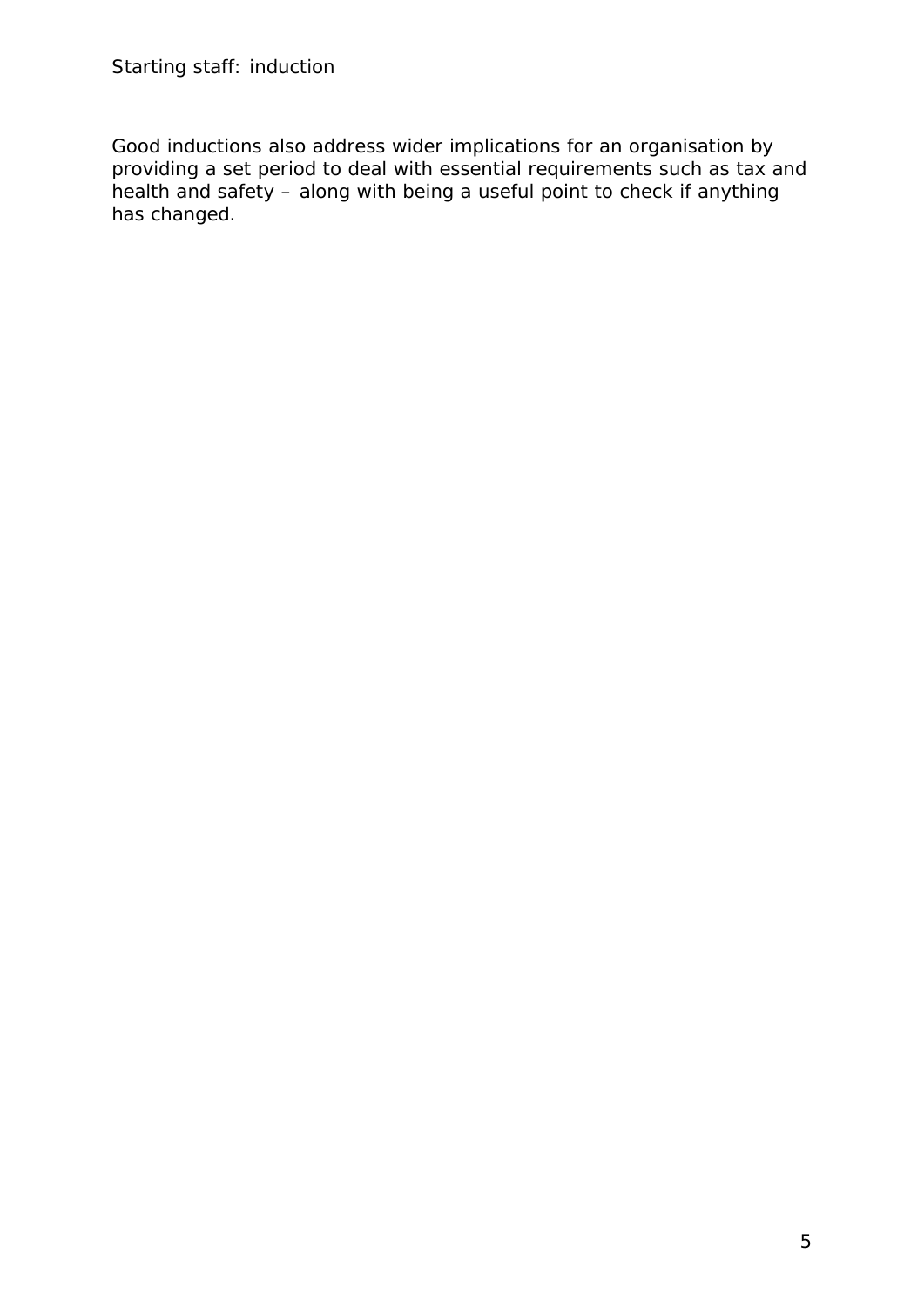# <span id="page-5-0"></span>**At-a-glance chart**

### **STEP 1: Before the new employee starts**

- Send the employee useful information about the organisation
- Plan the employee's induction, including who will meet them on their first day, who will mentor them, and get their workspace ready

### **STEP 2: First day**

- Show them around, introducing colleagues, managers and mentors
- Deal with important documents, but don't make day 1 overwhelming
- Health and safety must be outlined

#### **STEP 3: First week**

- Explain a full who's who, how the organisation works, its rules, how any facilities work, the new employee's role and how they fit in
- Explain how performance is assessed and let them try some tasks

#### **STEP 4: First month**

- Informally establish how the employee is settling in, if any further training or coaching is needed, and if there are any other concerns
- Give reassuring but realistic feedback on how they are doing

### **STEP 5: Three months**

- Check the employee's performance. What's good? What must improve?
- Agree any further support as a programme with timed goals

### **STEP 6: Six months and/or end of probation**

- Decide if a probationary employee is to be kept on, fairly dismissed or offered extended probation where the contract permits
- Review their performance and establish goals for the next six months

### **STEP 7: Twelve months**

- Hold a full performance management review or appraisal
- Ask the employee for feedback on the effectiveness of their induction

### **STEP 8: What happens next?**

• Continue to support development of employee in ways that benefit the organisation and increase their ability and loyalty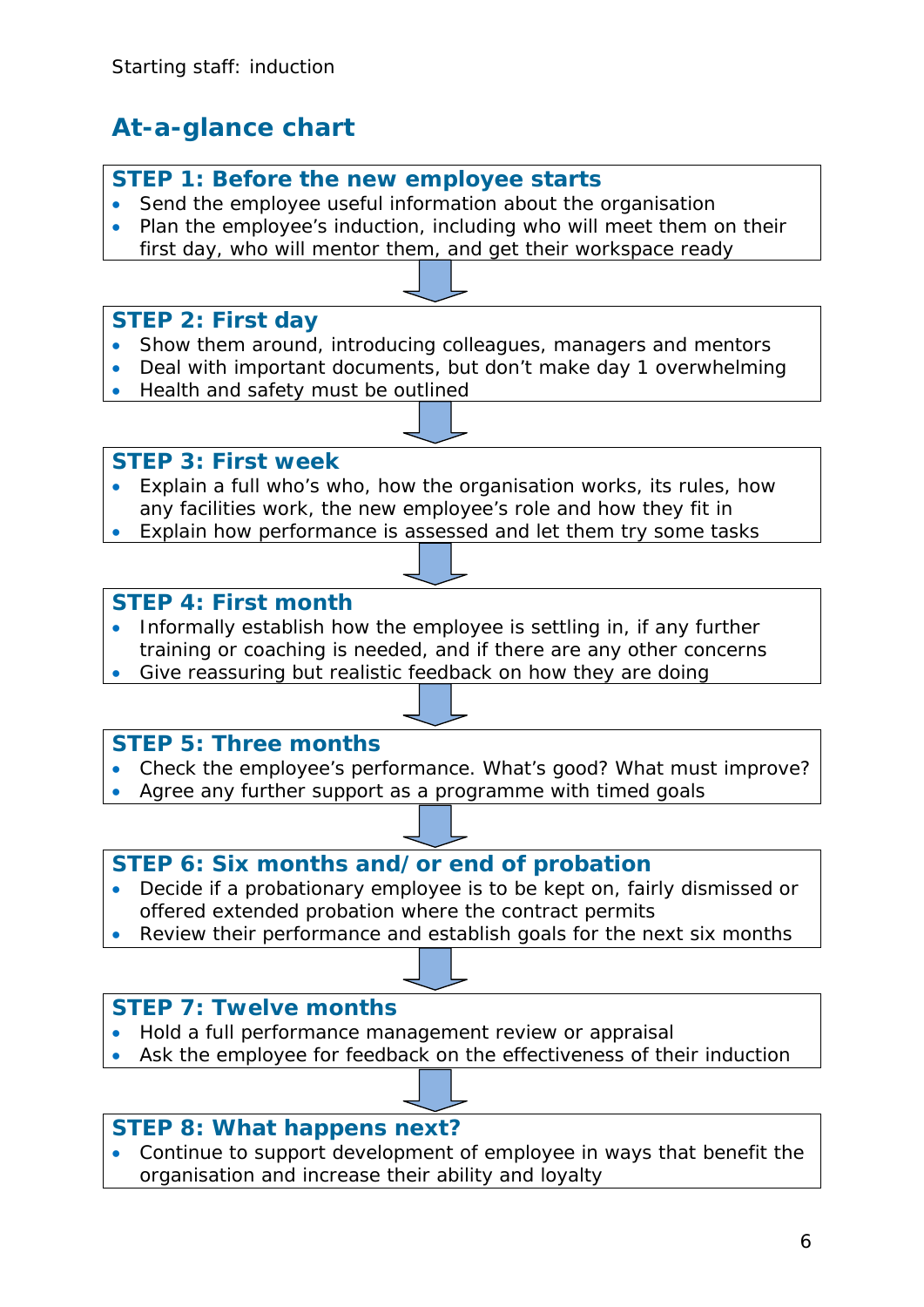### <span id="page-6-0"></span>**Step 1: Before the new employee starts**

Taking some action before the employee arrives is likely to get everyone prepared and ready for a smoother induction process that gets the employee delivering results as quickly and productively as possible.

- **Provide a welcome pack:** Send the new employee a more detailed pack of information in hard copy or electronic format as appropriate. This will give them a fuller understanding of the organisation. This will answer many questions that may otherwise distract from induction or never end up being asked. Welcome packs are particularly helpful for a new recruit preparing for a technical job. The pack should also include their Written Statement of Terms and Conditions of Employment (if it was not sent with the job offer letter) and any organisation handbook.
- **Decide what approach to take:** Induction need not be a formal process, as long as it is structured, well organised and managed, and completed. In many organisations, it will be carried out informally by the new starter's manager or supervisor on a day-to-day basis.
- **Make an induction plan:** Planning the new recruit's induction by working out what, when and who in the organisation will get involved will help maintain the positive attitude recruits have displayed during their selection. Crucially, it should identify who will greet the new employee on their first day. It is common for different parts of the induction to be handled by different staff with relevant expertise.
- **Create a simple checklist:** Writing a checklist of what should be covered is particularly helpful, especially one that can be shared with the employee to give them some ownership in managing their induction. A job induction checklist template is available at [www.acas.org.uk/templates.](http://www.acas.org.uk/templates)
- **Tailor the induction to everyone's advantage:** Someone fresh out of university is likely to need a different induction to a new employee who has extensive experience with other companies, or someone returning to the world of work after a long absence. Some recruits might grasp certain ideas quickly while others may need more time. Adapting the plans, and building in some flexibility, can help speed up or improve the induction.
- **Be mindful of working patterns:** Take into account that if the new employee is a shift worker, their hours may need to be renegotiated on some days to fit in with the induction. However, there might also be some circumstances for other flexibility depending on the induction work required. For example, it might be suitable for a new recruit who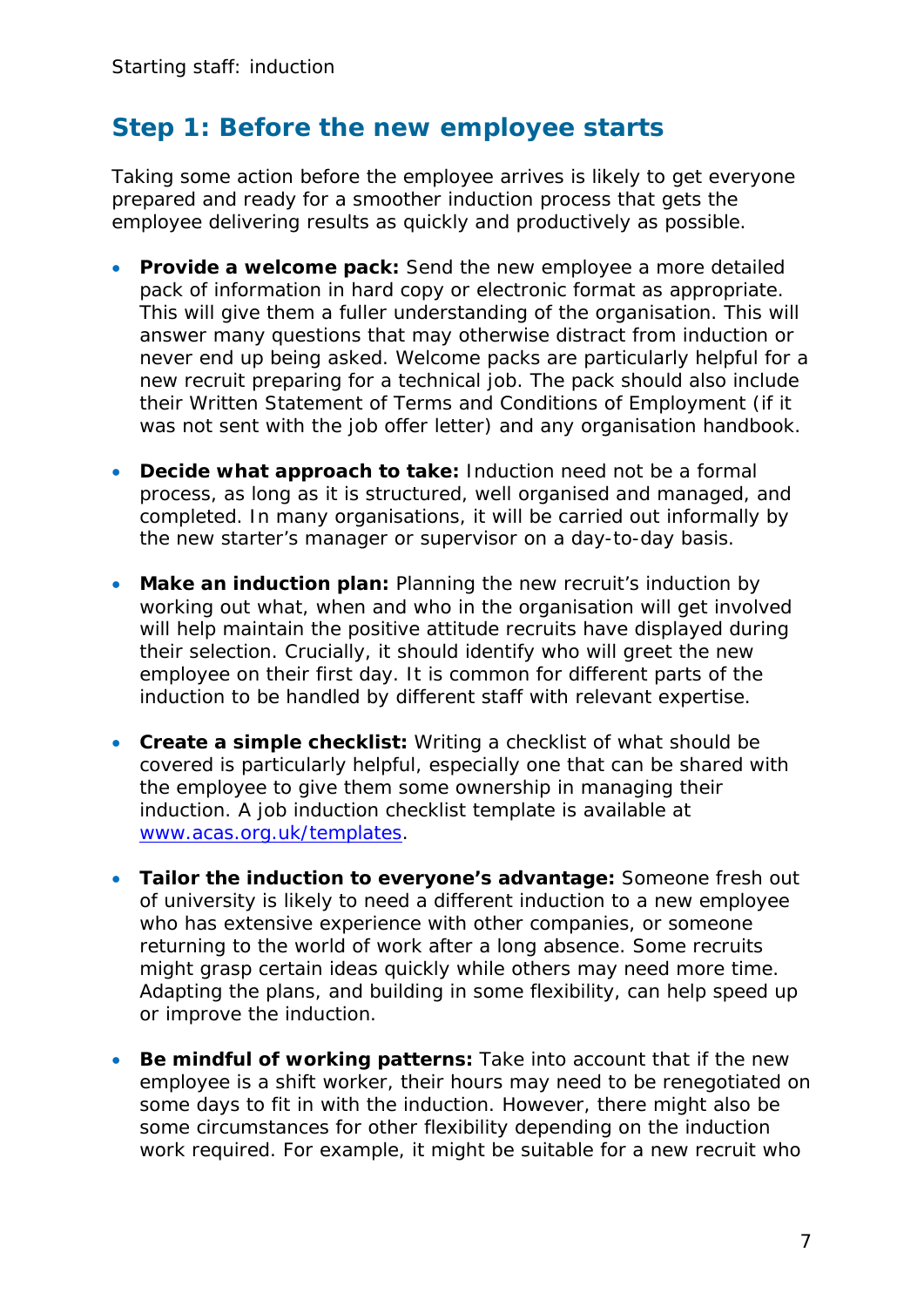needs to spend a considerable amount of time reading up on company products or procedures to do so working from home.

- **Check for additional considerations**: In many cases, new recruits will work as flexibly as they can during their induction, including temporary changes to working patterns, locations, duties etc. Inductions may not always match the usual working hours and this should be made clear when a job offer is made. Sometimes, they might not be able to make all the adjustments – for example, they might have another part-time job, or have a disability that requires regular short breaks, or have responsibilities as a parent or carer. There are often simple ways to work around these situations and discussing them with the recruit ahead of time can help.
- **Allocate a mentor:** Ask one of the new recruit's colleagues to be their 'buddy' or mentor for a period of time- a friendly face they can talk with about working in the organisation, and who can help with any day-to-day questions. This also develops the mentor – for example, by helping to develop their training and supervisory skills.
- **Prepare the working space:** Make sure the new employee's work station or space is ready and working with all the equipment they need and cleared of anything they won't – and that's even if they are unlikely to use it much on their first day. Sorting out other practicalities like security passes, photo IDs, clock cards, computer network accounts, telephone numbers or locker spaces will also help.
- **Make sure everything is up to date:** Include the latest relevant company information such as working practices, duties, policies and procedures. Check for any recent changes on employment law and rights (go to [www.acas.org.uk\)](http://www.acas.org.uk/), tax and national insurance (go to [www.gov.uk/hmrc\)](http://www.gov.uk/hmrc) and health and safety (go to [www.hse.gov.uk\)](http://www.hse.gov.uk/). If there have been changes, apply them to the induction process.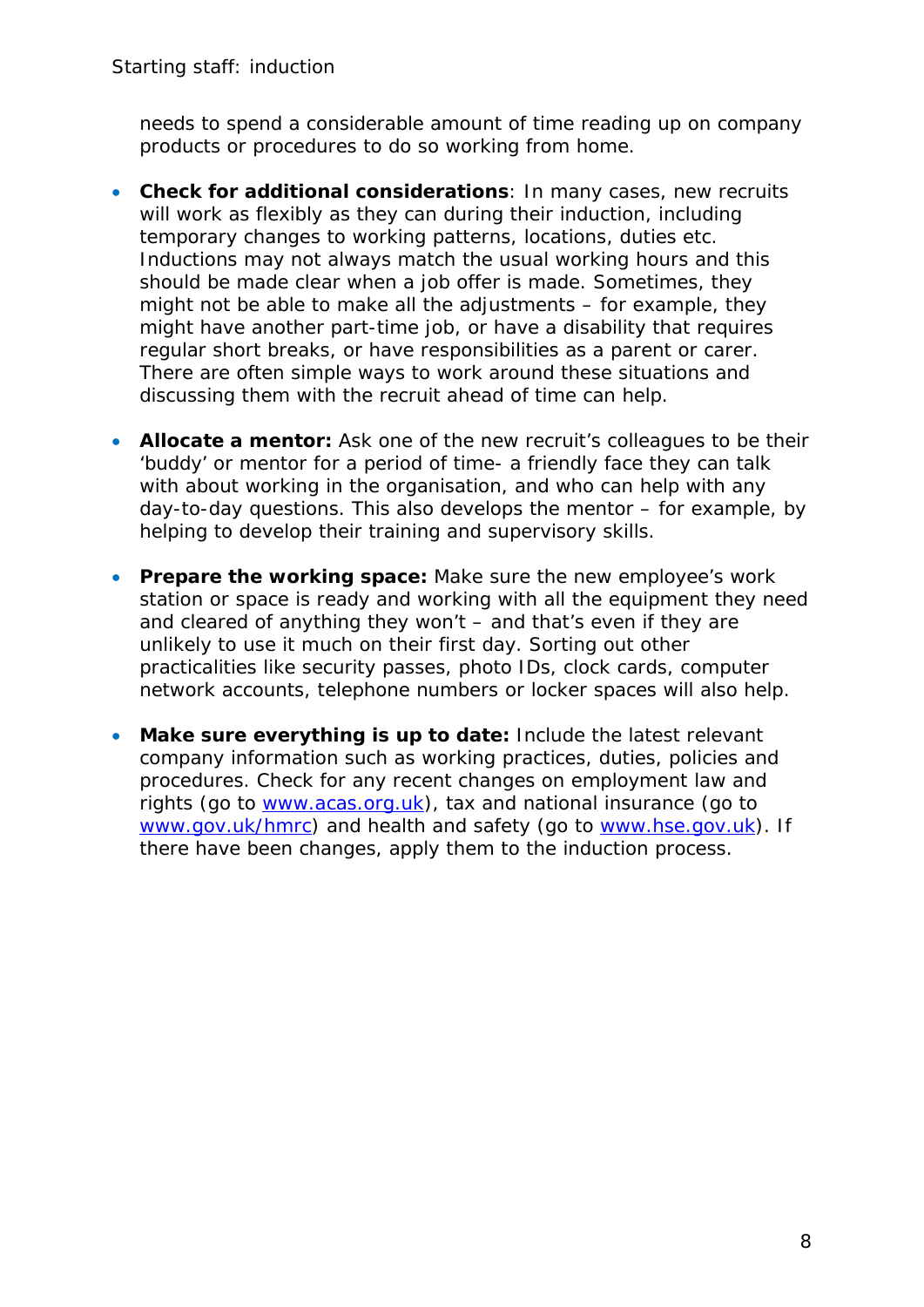### **Planning an induction for a group**

Recruits may arrive individually, but sometimes join an organisation in numbers, especially in larger employers. Depending on the size of the group, and the individuals and roles involved, it can often be beneficial to co-ordinate sessions so recruits can be trained together wherever possible – this also makes best use of trainers' time.

Where reasonable, try to:

- **1.** Induct employees on the same date
- **2.** Make sure employees in the same roles follow the same timetable
- **3.** Make sure employees in different roles join up for the same training where relevant
- **4.** Build in some flexibility so minor absences don't disrupt plans
- **5.** Have contingencies in mind to handle longer-term absences.

In group sessions, discussion, videos and slides can add to the effectiveness of a presentation.

# <span id="page-8-0"></span>**Step 2: First day**

The employer should use the first day to handle any essential matters and then focus on fuelling the new starter's enthusiasm by giving them a real feel for the organisation, its brand, workplace culture and values.

- **Make introductions:** Show new recruits around the organisation. First and foremost, make sure to introduce them to their line manager or supervisor and the team they will be working with. Then, introduce them to managers and colleagues in other teams or departments they need to know. It may also help to introduce them to senior managers. Try to explain what other staff are responsible for and how the new recruit would usually expect to work with them. Be careful not to introduce too many people too quickly, and, where an employee will regularly need to work with a wide range of colleagues, giving them a staff list can help.
- **Arrange a meeting with the manager or supervisor:** Sometimes the manager or supervisor who has been involved in the recruitment will handle the induction. But where this isn't the case, a short, informal sit-down meeting will help the recruit gain some understanding of their manager's expectations, and for the manager to familiarise themselves with the recruit.
- **Arrange a meeting with the mentor:** Introduce the recruit to their 'buddy' and give them a short time to talk together – the mentor can make it clear how they can best help out, and establish if the recruit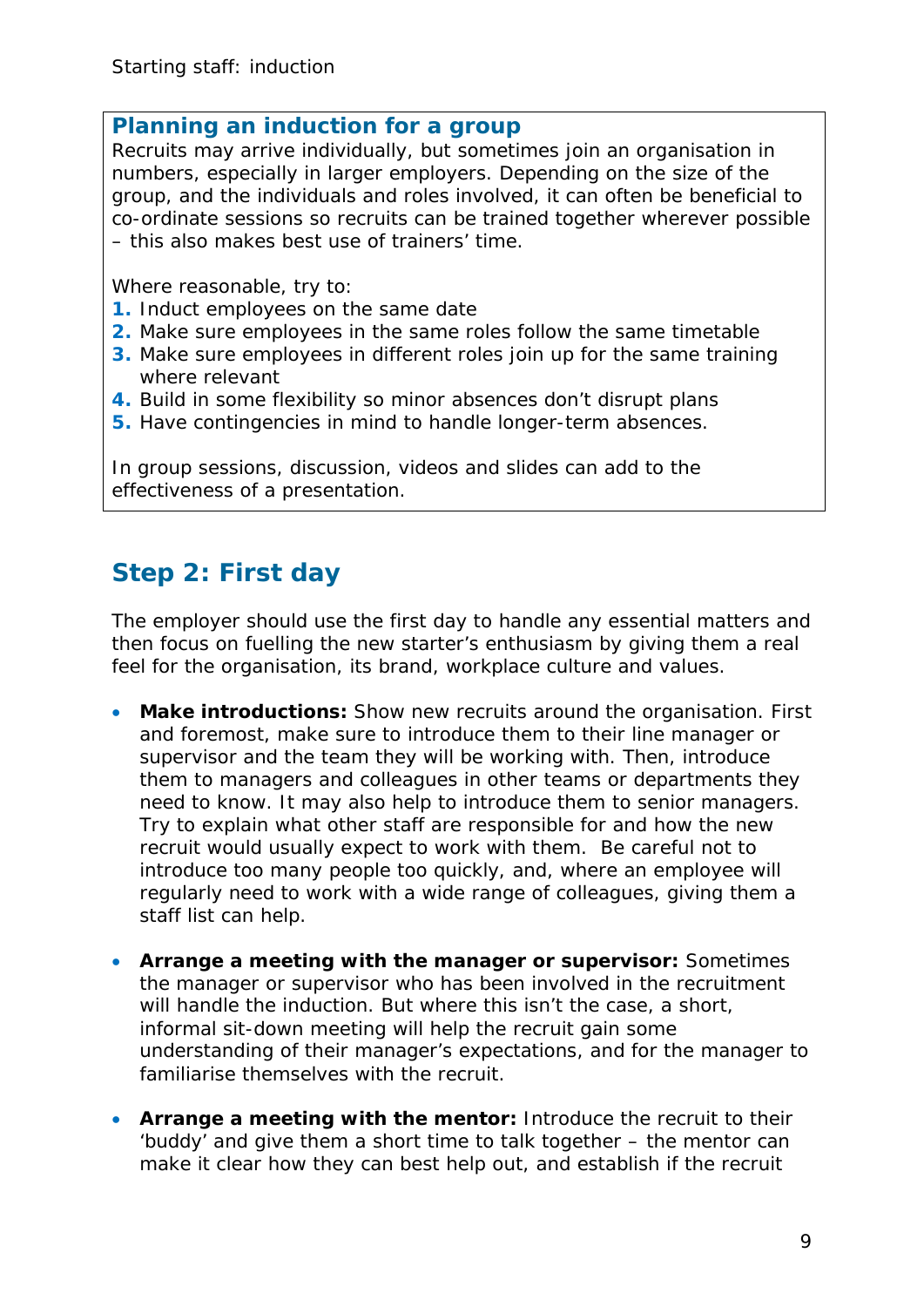has any initial concerns that they may not have wanted to ask others about.

- **Offer some company during breaks:** Depending on the recruit, they may want some private time during breaks or at lunchtime on the first day – or they might need to check in with friends or family curious to hear about their first day. However, it can be a welcoming and reassuring gesture for the mentor or new team mates to invite the recruit to join them for a cup of tea, or something to eat.
- **Give them the tour:** Showing the employee around the workplace will be helpful. In any event, let them know where they can find practical facilities like the toilets, washing and first aid facilities, and drinking water. This is a small part of looking after their health and safety and must happen on day one.
- **Handle vital documentation:** Don't overdo the red tape on the first day, but deal with important documentation, such as National Insurance details, bank account information and their P45. Handle less time-sensitive documentation as the induction progresses – for example, timesheets are unlikely to be important straightaway if the employee is working set hours during their induction. Some of this documentation may also be processed before the job starts.
- **Health and Safety musts:** The employer must…
	- outline any health and safety precautions the employee must take to protect them from harm
	- outline any training they will need to do their job safely, and without endangering other workers, and any equipment and protective clothing the employer will provide
	- ensure they know what to do if there is a fire, accident or another emergency

outline its insurance policy, in case they get hurt or ill through work. For more information, visit the Health and Safety Executive website at [www.hse.gov.uk.](http://www.hse.gov.uk/)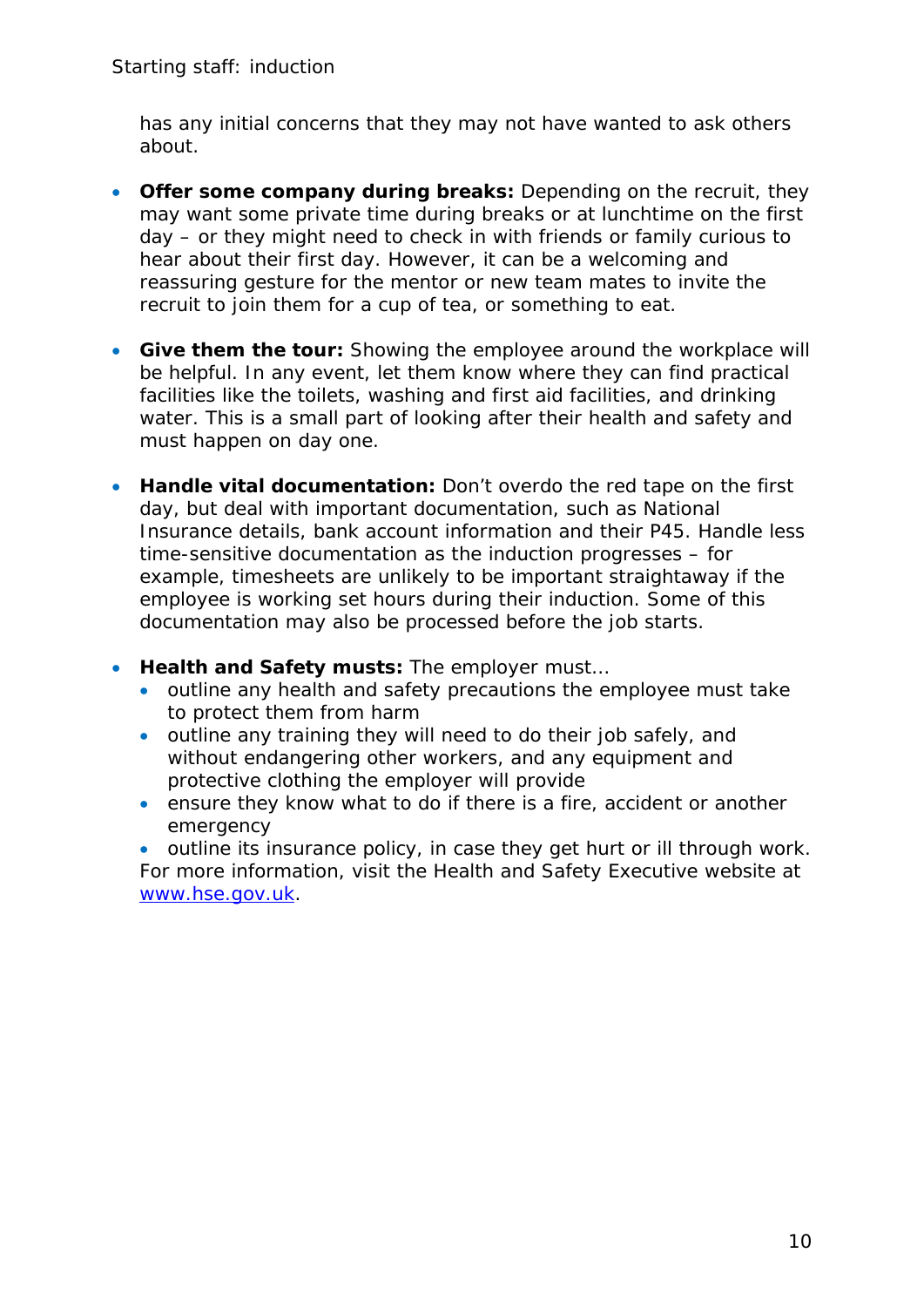| Get day one right                                                    |                                             |  |
|----------------------------------------------------------------------|---------------------------------------------|--|
| <b>Avoid</b> - bombarding a new                                      | <b>Instead</b> – work out what is           |  |
| employee with too much new                                           | essential for day one and spread            |  |
| information, paperwork and too                                       | the rest of the information and             |  |
| many new people.                                                     | introductions across the induction.         |  |
| <b>Avoid</b> – leaving a new employee to                             | <b>Instead</b> – make sure there's          |  |
| a lonely break or extended periods                                   | company available at breaks if it's         |  |
| of time with nothing to do.                                          | wanted, and plan so any downtime            |  |
|                                                                      | can be used productively.                   |  |
| <b>Avoid</b> – throwing a new employee                               | <b>Instead</b> – gradually introduce the    |  |
| straight into the job without the                                    | job through the induction, making           |  |
| confidence and understanding an                                      | time for the new employee to try            |  |
| induction will give them.                                            | tasks in a supportive environment.          |  |
| <b>Avoid</b> – delaying the induction for                            | <b>Instead</b> – see if other less time-    |  |
| even a few days, as new employees<br>sensitive tasks can be shuffled |                                             |  |
| may start to pick up bits of<br>around. Or, see if the induction     |                                             |  |
| information -possibly mis-                                           | day's start and finish times can be         |  |
| information - but then not listen<br>adjusted.                       |                                             |  |
| properly to the knowledge they                                       |                                             |  |
| should be retaining at the induction.                                |                                             |  |
| <b>Avoid</b> – skipping any type of                                  | <b>Instead</b> – find the type of induction |  |
| induction altogether.                                                | that fits in best for the business and      |  |
|                                                                      | the new employee; it's important to         |  |
|                                                                      | begin promptly, but it might then           |  |
|                                                                      | be split into manageable portions.          |  |

**Where the employee has to start tasks from day one** A previous departure, urgent task or other matter might mean an employee is needed to carry out their duties as soon as they start.

Where that is the case, be open with the employee about why they are needed urgently. But, also, make it clear that they will start their induction as soon as possible, so they can better understand their role and feel a part of the business. In addition, find ways to help the employee until the induction, such as arranging a short daily 'check-in session' with a colleague.

Make sure that legal necessities such as health and safety obligations, National Insurance information and bank details are still handled right away. Also, commit to a future date to start the induction.

# <span id="page-10-0"></span>**Step 3: First week**

On day two, the induction should continue, with a focus on telling the new recruit about the organisation and their job.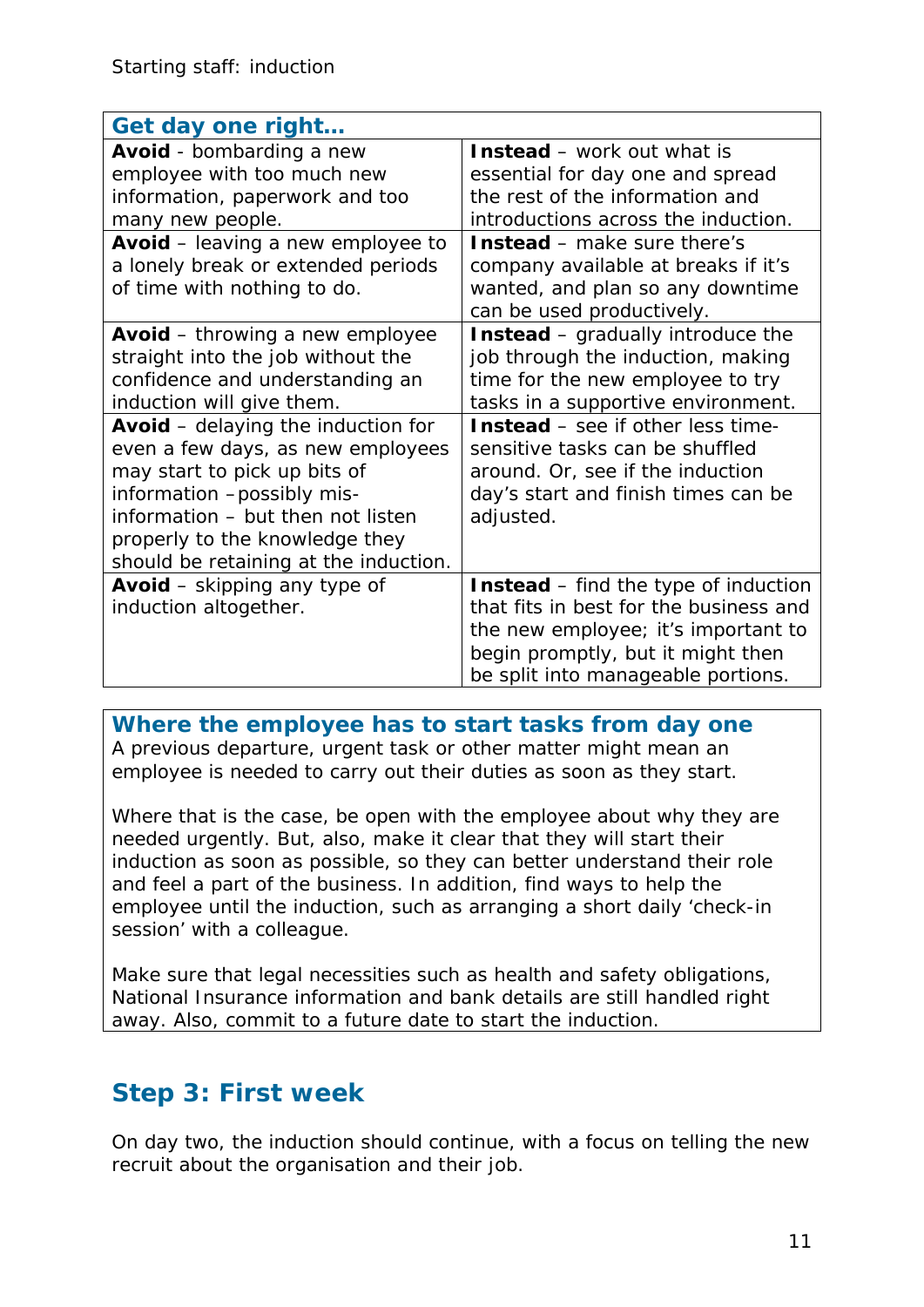- **Clarify who's who:** Build on the day one introductions and make sure anyone who wasn't around on day one is introduced. Remind the new employee of who does what, why and how they need to work with different staff, and the preferred methods for communicating.
- **Profile the organisation:** Very briefly outline how it works, and its aims and plans.
- **Focus on the job role:** Explain the new employee's role fully, how it fits in with their team and the organisation as a whole, the expected performance, how it will be assessed, possible opportunities for development and training, and routes for promotion in the future.
- **Start doing the job:** Build in time for the new employee to do some tasks as part of their new role – it will give them a break from the flow of information, and help them relate to what they are being told and what they will be doing in their role.
- **Discuss relevant employment terms and conditions:** Run through the key terms and conditions, especially in regard to what is required during any probationary periods. Answer questions and make sure the employee understands what the terms and conditions mean in practice.
- **Explain the rules:** Make sure the employee knows about key…
	- work practices
	- policies
	- expected behaviour, unacceptable behaviour and procedures if rules are broken

New employees should understand how problems concerning performance, discipline and absence, and serious complaints against staff, are handled.

- **Provide further Health and Safety information:** Flesh out the earlier Health and Safety information so the new employee gains a full understanding. Include any considerations regarding pregnant employees, disabled employees with 'reasonable adjustments' the new recruit needs to know about, who the trained first aiders are, and who is the Health and Safety champion.
- **Fill in the gaps:** There are always small, but significant details that need communicating to a new employee. Examples include dress codes, car parking arrangements and canteen facilities.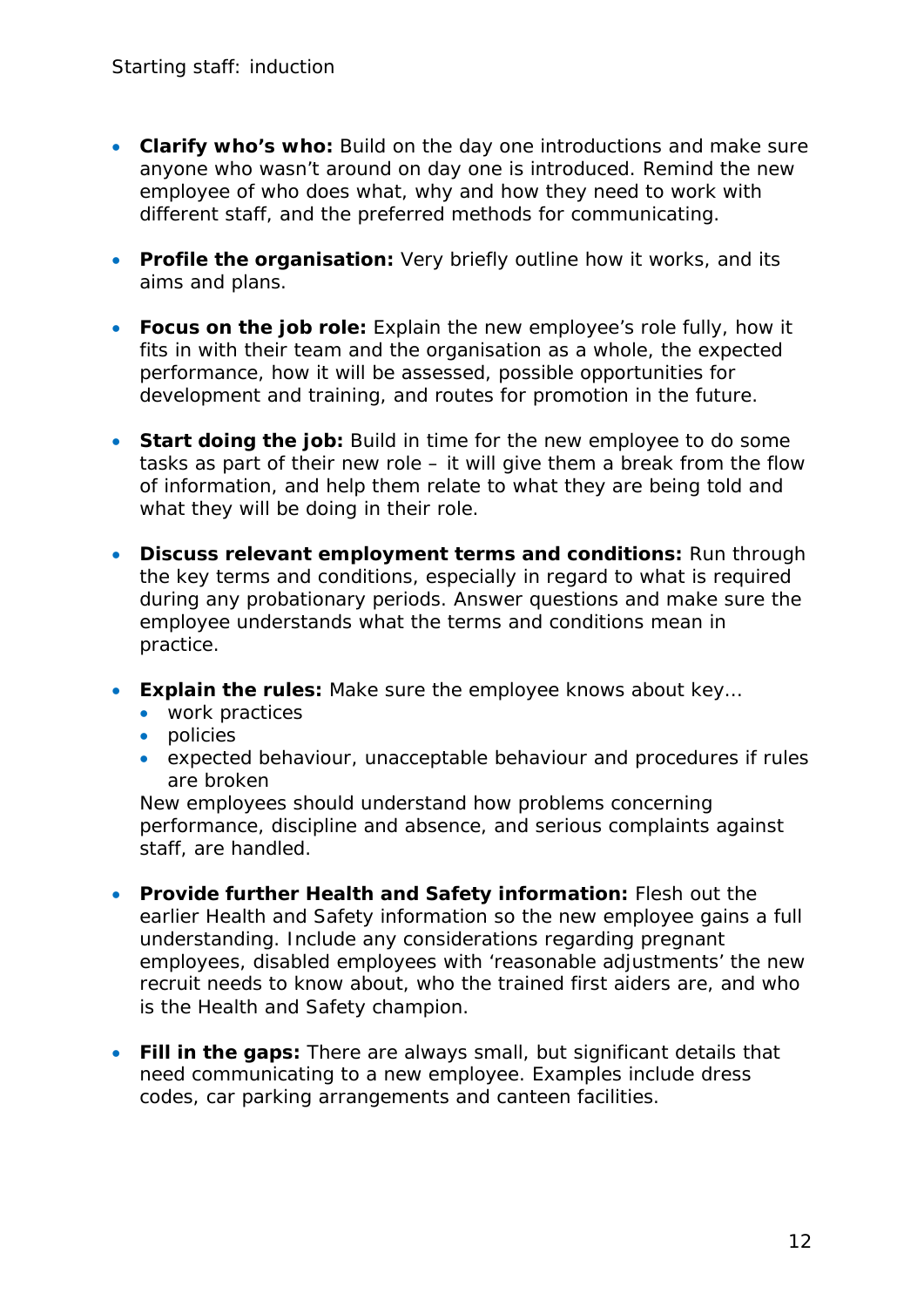**Employees moving from another part of the organisation** Employees who transfer from one part of the organisation to another will benefit from an induction into their new section and role. But, they are only likely to require limited information about the way the organisation functions, their terms and conditions, and will already be set up for many health and safety and pay-related purposes. This individually-tailored approach will usually speed up an induction – for example, the employee may already know some but not all of their new colleagues.

## <span id="page-12-0"></span>**Step 4: First month**

In the first month, the focus should be to help the new employee gain a reasonable grasp of the organisation and their role.

- **Arrange more specific support:** It should become clearer if a new employee needs further training or coaching in a particular area. While the specific requirements will depend on the individual, the need for support is common with most new recruits and will help them progress towards becoming fully effective as soon as possible.
- **Keep doing more of the job:** By now, a new employee will have been introduced to quite a few (if not all) of their tasks and the focus should be on giving them practical experience of tackling them. At this stage, shadowing a more experienced colleague performing the role will help.
- **Keep giving regular feedback:** Depending on the need, a new employee should be getting daily or weekly on-the-job feedback on how they are getting on at this stage. Avoid giving feedback in a haphazard manner as they may associate this with being picked up for doing something wrong, or not effectively enough. Feedback should always be kept positive and constructive. Where there is a performance concern, be clear where the issues are and how the new employee can handle things differently.
- **Arrange another meeting with the manager or supervisor:** The meeting should give the new employee realistic feedback on how they are doing (but keeping in mind it is very early days and that the new recruit is still feeling their way). The meeting should be relaxed and informal, gauging how the new employee feels about:
	- how they are settling in, and adjusting to the role and organisation
	- aspects of the role where they feel they need training or coaching
	- any other concerns

If the new employee raises reasonable and justifiable points which should help improve their performance, the supervisor/line manager should act on them.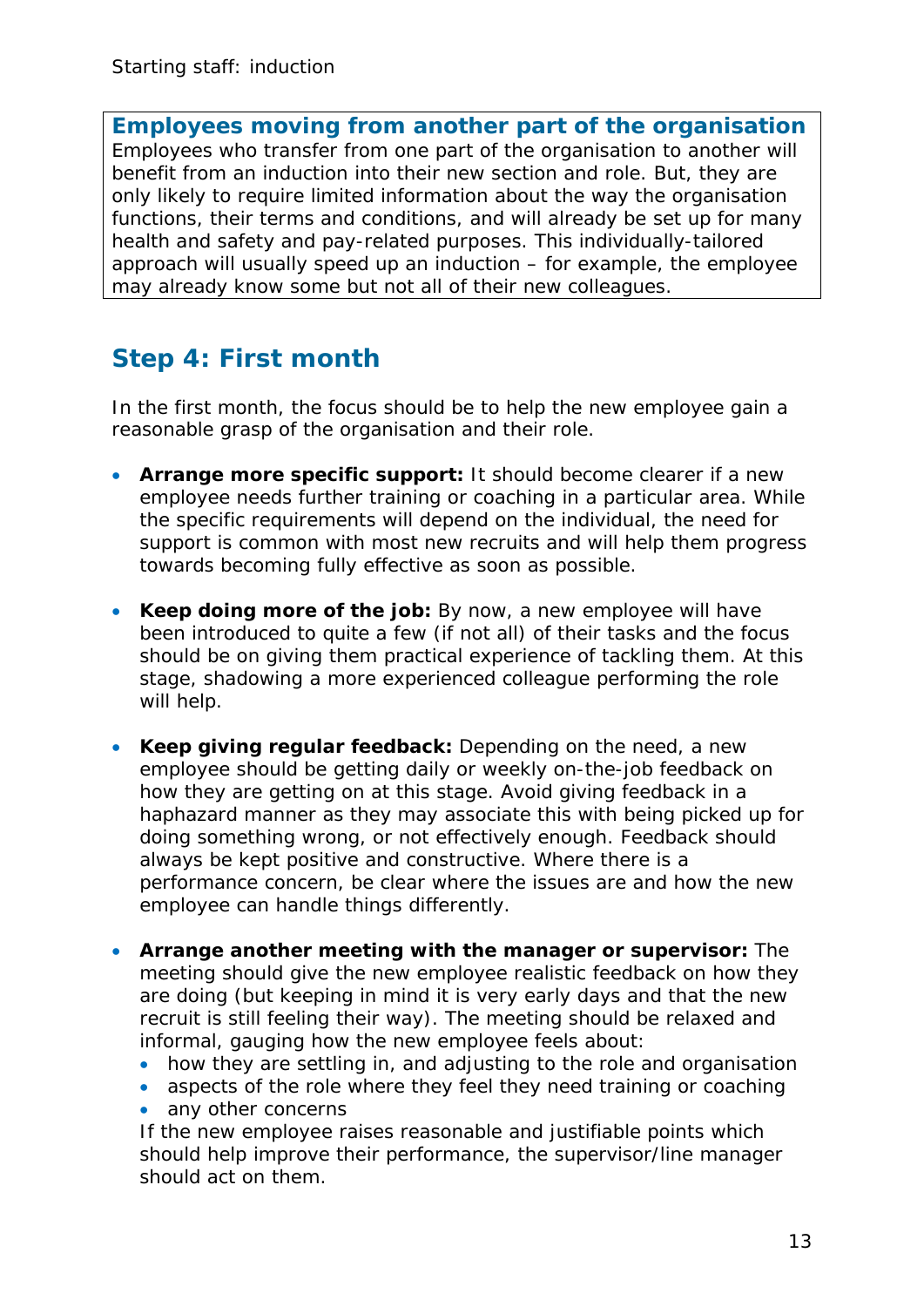### <span id="page-13-0"></span>**Step 5: Three months**

This is a crucial milestone – if employer, line manager and the new employee are all happy with the settling in and performance, the recruit is likely to stay. It's also crucial if things are not going so well.

Either way, the new employee is unlikely to be the finished article, so in both cases employer and line manager will need to look at where the recruit is doing well and where they need to improve or develop. Also, employer and line manager need to address whether the recruit is meeting targets and deadlines, and re-affirm or adjust them if circumstances are changing.

This is the time for employer, line manager and the new employee to work together to pinpoint any further training, coaching or development needs. These should now become part of an agreed programme with timed goals. Depending on how the employer assesses employees' work, this three-month review could be part of the performance management/ appraisal process. To find out more, see the Acas guide How to manage performance at [www.acas.org.uk/performance.](http://www.acas.org.uk/performance)

If the new employee is on six months' probation, then an assessment at this stage would likely be a mid-probation review. But whether the new employee is on probation or not, assessment at this point should be formal, structured and constructive.

### <span id="page-13-1"></span>**Step 6: Six months and/or end of probation**

If the new employee is on six months' probation under their contract, then it is decision time – are they going to stay or leave? If the employer is still unsure whether the employee is suitable for the job, it could extend the probationary period if the contract permits and/or the employee agrees.

If the employee is staying, the employer should:

- review their performance, the difference training or coaching is making, and give feedback
- look ahead at the next six months, reviewing the employee's work objectives and possibly set some new ones in line with their role.
- assess whether the employee will need any further experience, training or coaching in new areas
- hold another performance management or appraisal meeting before the 12 month end-of-year review – ideally around the nine-month mark.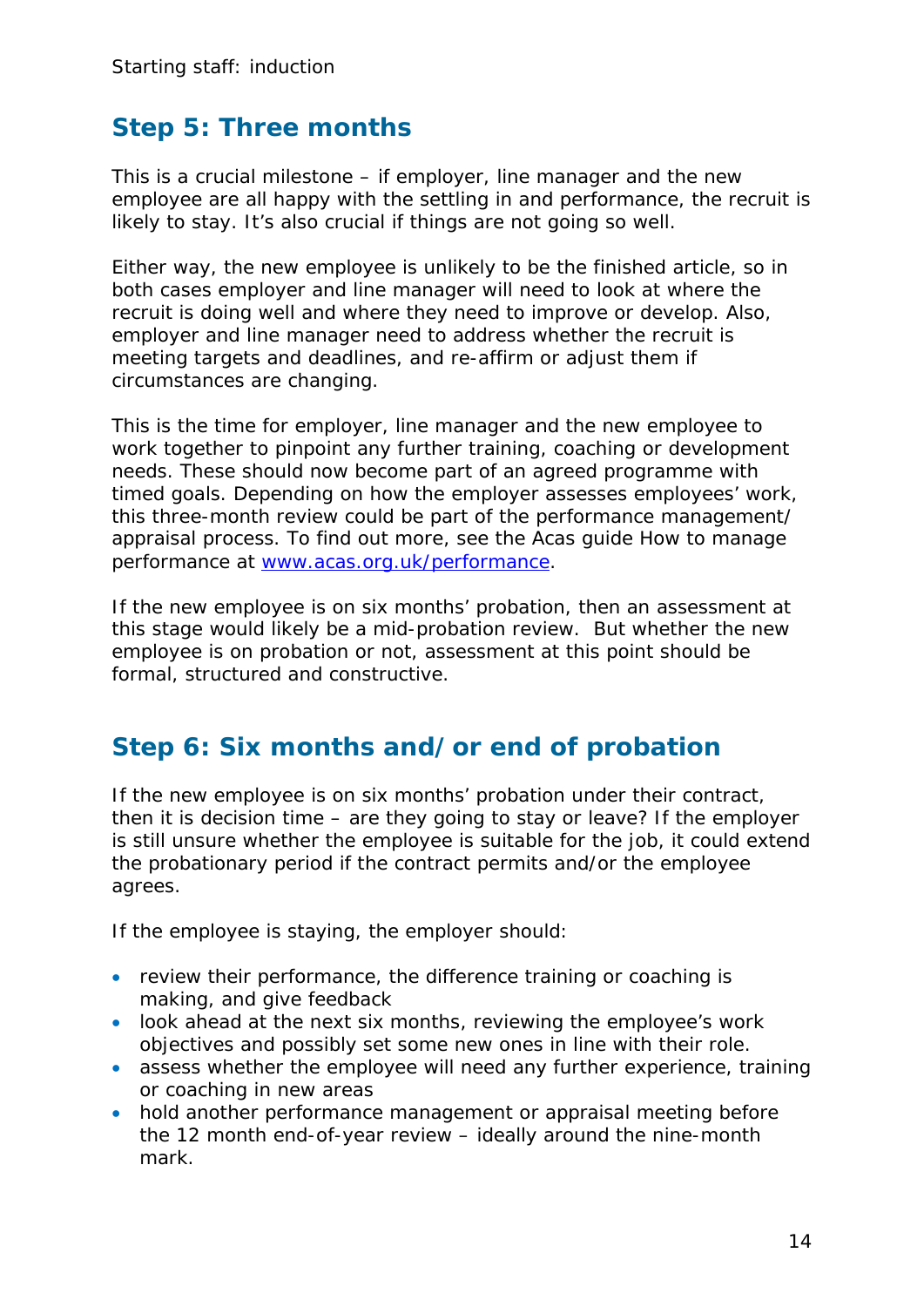If the employer wants to dismiss the employee, it must handle the dismissal correctly and include:

- giving the correct notice which must be at least the statutory minimum or any more favourable period set out in their employment contract
- paying any outstanding wages
- paying holiday pay for accrued annual leave that hasn't been taken
- dismissing the employee fairly in line with the Acas code of practice on disciplinary and grievance procedures if they are a transferring employee has at least two years' continuous employment with the employer
- dismissing the employee in line with any relevant contractual dismissal procedures.

Dismissal is a very important process to get right, for more information see [www.acas.org.uk/dismissal](http://www.acas.org.uk/dismissal)

### <span id="page-14-0"></span>**Step 7: Twelve months**

This should be the time for the first full performance management review or appraisal by the line manager of the employee since they joined. It should involve swapping feedback, including checking how the employee is feeling about their new role, directing the employee and agreeing the way forward over the next 12 months.

This is often called an end-of-year review, but different employers may integrate this into their performance management systems differently. For example, annual reviews might be held at the same time of year for all staff, no matter when they joined the business. Or, in another organisation, they may not be held at the same time of year for all staff.

The appraisal should cover how well the employee has achieved their objectives, any areas where improvements are needed, what actions should be taken to achieve these targets and highlight any training needs at their current stage of development. They should also discuss the employee's potential, aspirations and, broadly, possible options for their development in the longer-term, depending on their performance and progress.

Now is also a good time for the manager to ask the employee for feedback on their induction – what worked well, what they think could be improved or if they have any ideas for how new employees could be better settled in.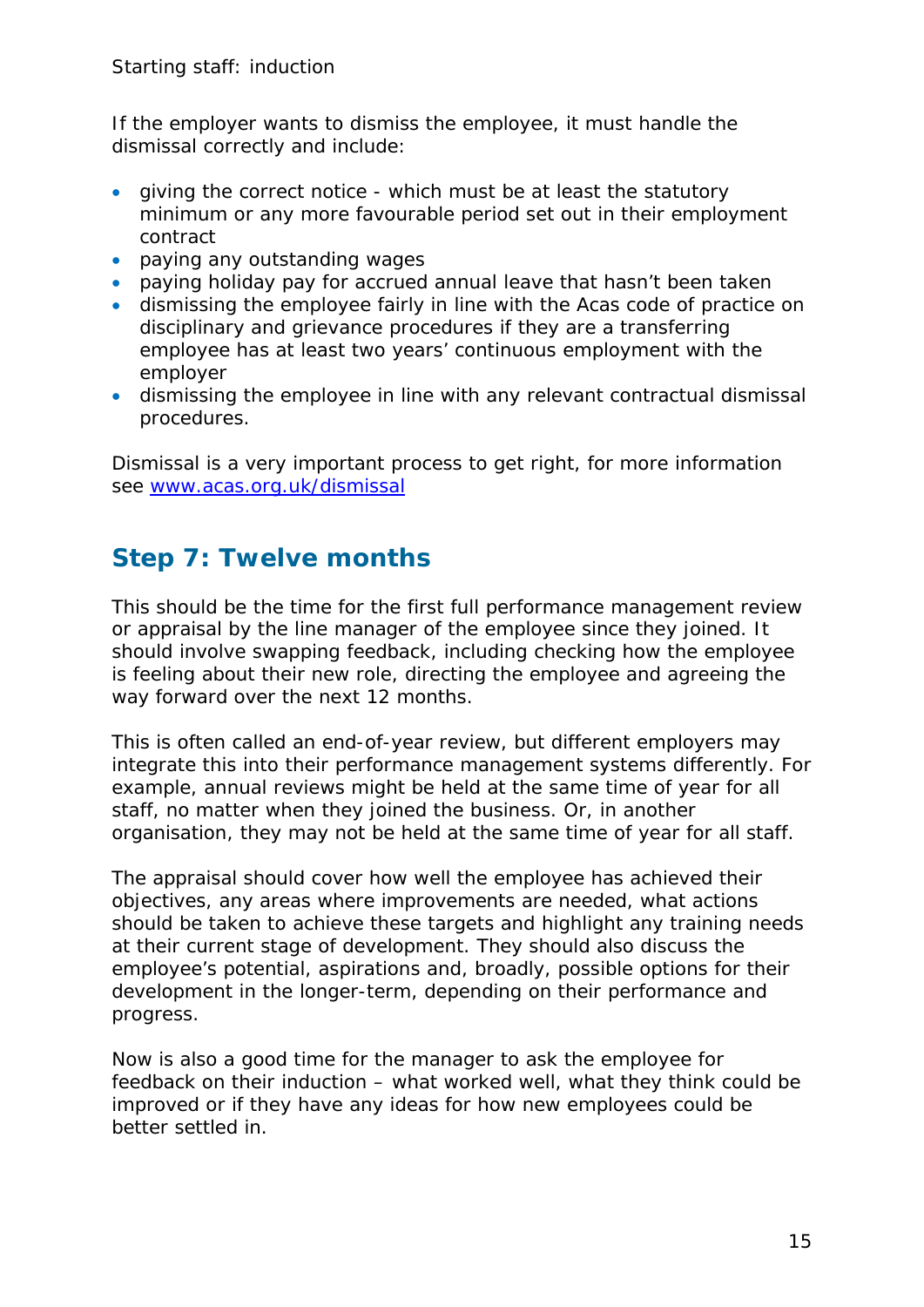### <span id="page-15-0"></span>**Step 8: What happens next?**

The induction should now have been completed. However, the new employee will still want and need the employer's on-going support.

The full annual appraisal in Step 7 should have included working out how the new employee can be further developed to both benefit the organisation and so they don't look to progress their career elsewhere. An employer should keep in mind that it is its brightest talent who are most likely to leave and be able to leave.

It is therefore important for the new employee to feel that:

- there will be job development opportunities to fulfil their potential within the organisation
- they can perform at their best this requires a working environment with the necessary resources, where colleagues pull together and managers are supportive
- they are encouraged to suggest ideas
- their contribution is recognised and fairly rewarded.

### <span id="page-15-1"></span>**Other considerations**

### <span id="page-15-2"></span>**School, college and university leavers**

This may be their first job, or the first time they are seeking a certain type of job, or employment in a specific industry. They are likely to be excited, slightly apprehensive and possibly unsure what to expect in the workplace. It will help if the induction makes it clear:

- what is expected of new employees at work
- where they fit into the organisation
- where there are opportunities to train and develop their skills
- that the employer understands new recruits may be nervous and that it will work with them to allay any worries
- about existing and potential hazards in the workplace. Research has found that young people often have little awareness of health and safety risks, making them more likely to have an accident. An employer should take into consideration young employees' probable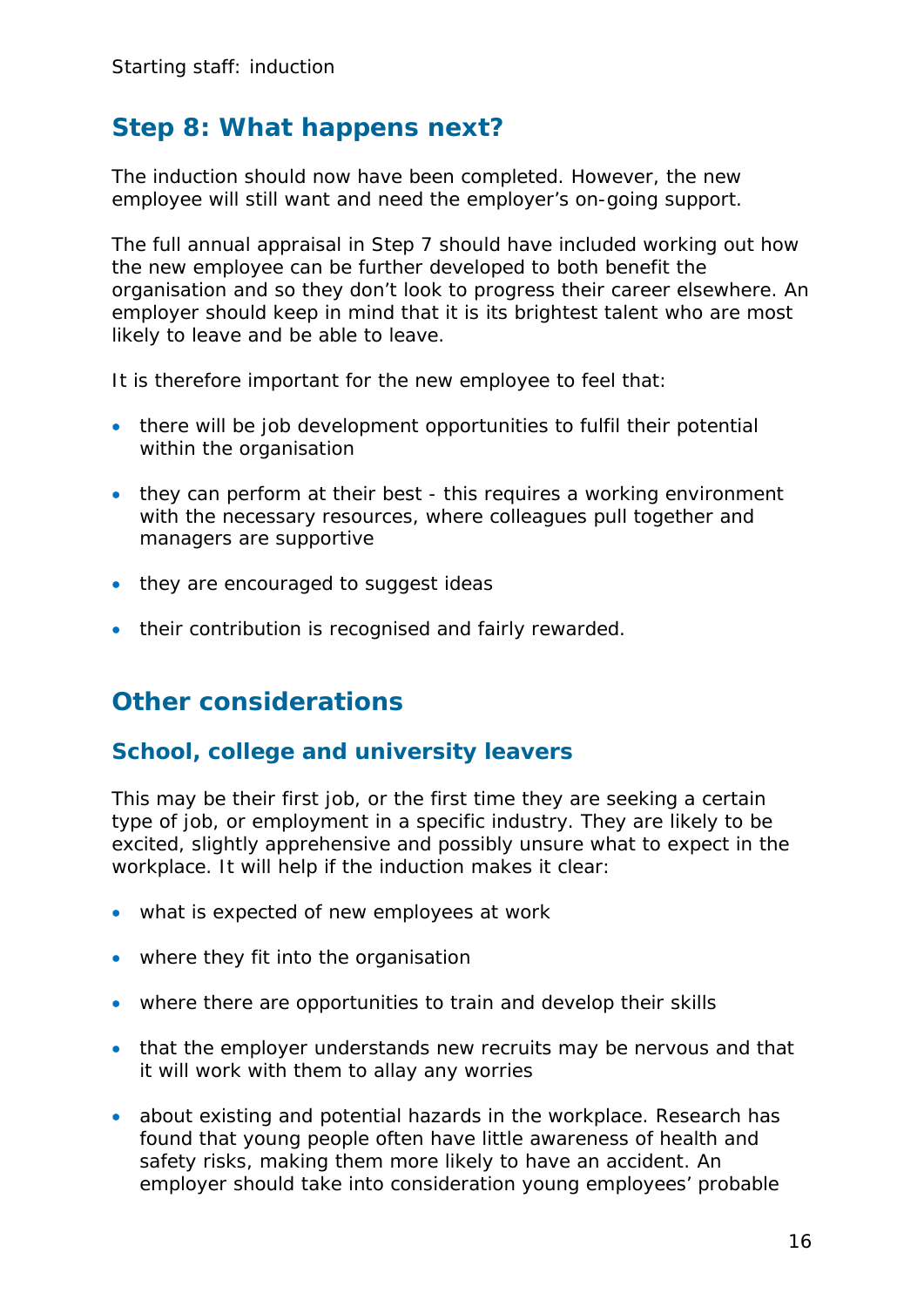inexperience, and in particular assess risks to under-18s before they start work. To find out more, go to the Young people at work section on the Health and Safety Executive website at [www.hse.gov.uk.](http://www.hse.gov.uk/)

For more information, see the [www.acas.org.uk/firstjob](http://www.acas.org.uk/firstjob) and [www.acas.org.uk/apprentices.](http://www.acas.org.uk/apprentices)

### <span id="page-16-0"></span>**Returning to the workplace**

Not everyone comes through the door new to the world of work - most recruits have experience. But, it is likely to be a poor and high-risk decision to hold no induction for them whatsoever, or to try and force all employees to go through a rigid and identical induction. Employees might be starting or returning who have taken a break from employment, or who needed or wanted a change from their last working arrangement and their needs will differ. Common situations could include:

- **Change in childcare responsibilities:** A new recruit or transferring employee might find the job is more suited to a changing childcare situation – which could mean they have more, less or different childcare responsibilities.
- **Change in caring responsibilities:** A new recruit or transferring employee might find the job is more suited to their responsibilities as a carer – this could mean more, less or different carer responsibilities.
- **Return from maternity, adoption or shared parental leave:**  Where a considerable break of up to a year has taken place, it is highly likely that induction will support and reassure a returning employee. It is also important to avoid making assumptions that the employee is returning to the same working pattern and duties, or that they will be up to date or remember everything from before their leave. Remember that some new employees may also be starting work a year after their child's birth or being matched for adoption.
- **Return from long-term illness or surgery:** It is highly likely that induction will support and reassure a returning employee, especially if it takes into account any phased returns or other adjustments for example, switching to a job-share or going part-time. It must also take into account any disability-related 'reasonable adjustments'. It is also important to avoid making assumptions that the employee is returning to the same working pattern and duties, or that they will be up to date or remember everything from before their absence or leave. Remember that some new employees may have recently recovered from long-term illness or surgery, too.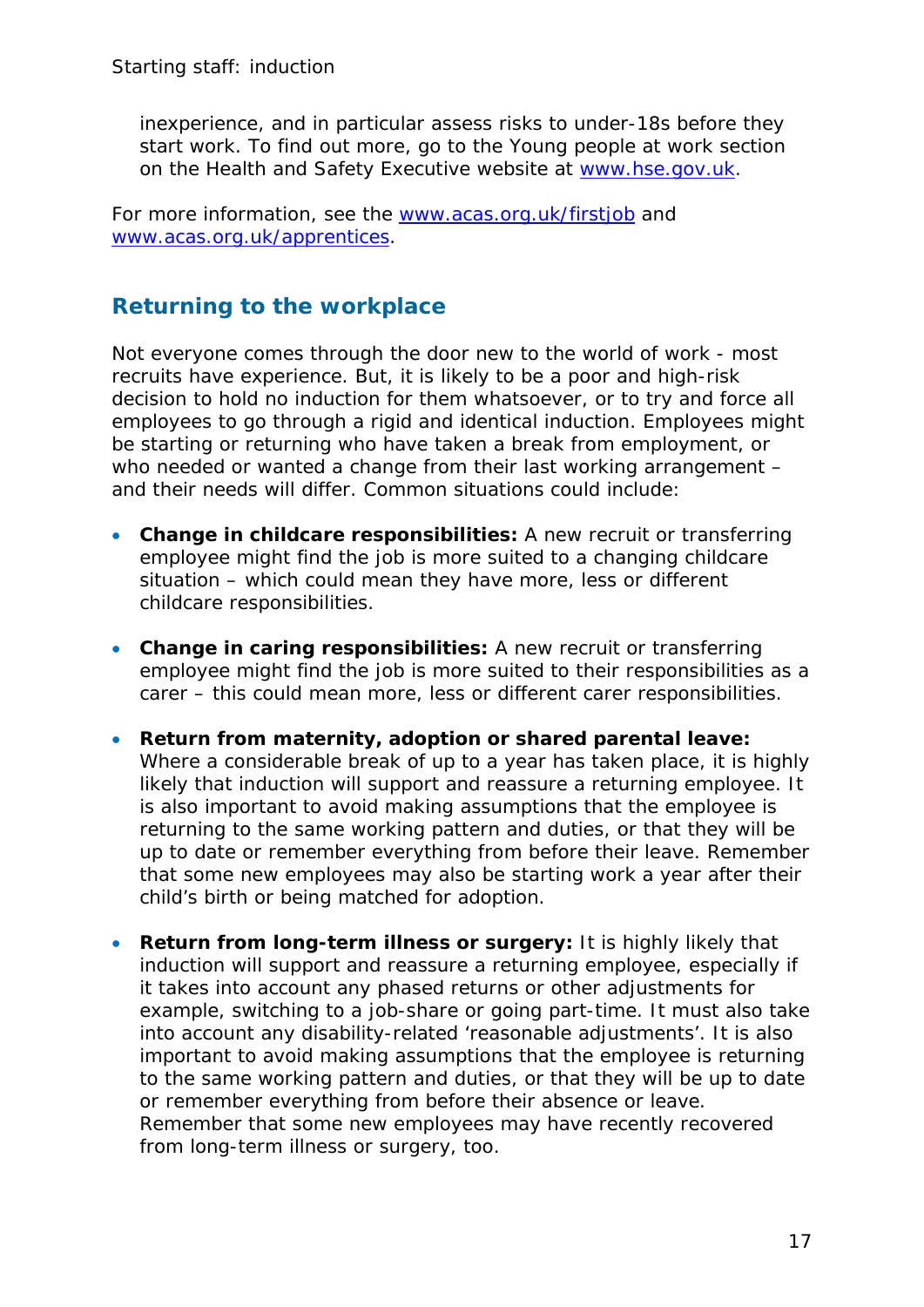- **Career break or sabbatical:** These can be breaks where an employee returns to the same job they left, where they return to a different job with the same employer, or where they have taken an intentional period of unemployment. The reasons vary from needing to spend more time with the family, developing new skills and volunteering through to travelling round the world. Induction needs will vary depending on the duration and nature of the break.
- **Return from secondment or temporary promotion:** The scale of induction here will vary according to the amount of time the returning employee has been away, and the nature of the work they have been performing while away. But, in most cases, attention should be paid to ensuring the employee feels engaged about their return and motivated.
- **Further study:** A new recruit or transferring employee may be changing roles because they wish to apply some recent learning they have completed, or because the job they are moving to accommodates or otherwise compliments a new course or qualification they are undertaking. Induction needs will vary, but the induction should be designed to be flexible, and take advantage of new skills and knowledge.
- **Redundancies:** A new recruit or transferring employee may be moving into a role after being made redundant from their last job. An induction should identify and take advantage of the often considerable skills and experience such employees bring with them, and attention should be paid to ensuring they feel engaged and motivated in their new role.
- **New job, new career, new challenges:** Sometimes a new or transferring employee will be looking for a new challenge or to develop their skills and career. Being clear about development opportunities will be an important element of a successful induction here.
- **Change of address:** A new or transferring employee may be starting the job because they have moved to a new area where they could not continue in their previous job. Individual induction needs will vary considerably here, but, in most cases, focussing on getting to know colleagues and feeling settled as quickly as possible is likely to help.

The most important thing for an employer to be mindful of is that there will be different general considerations for each situation, and different specific considerations for each individual.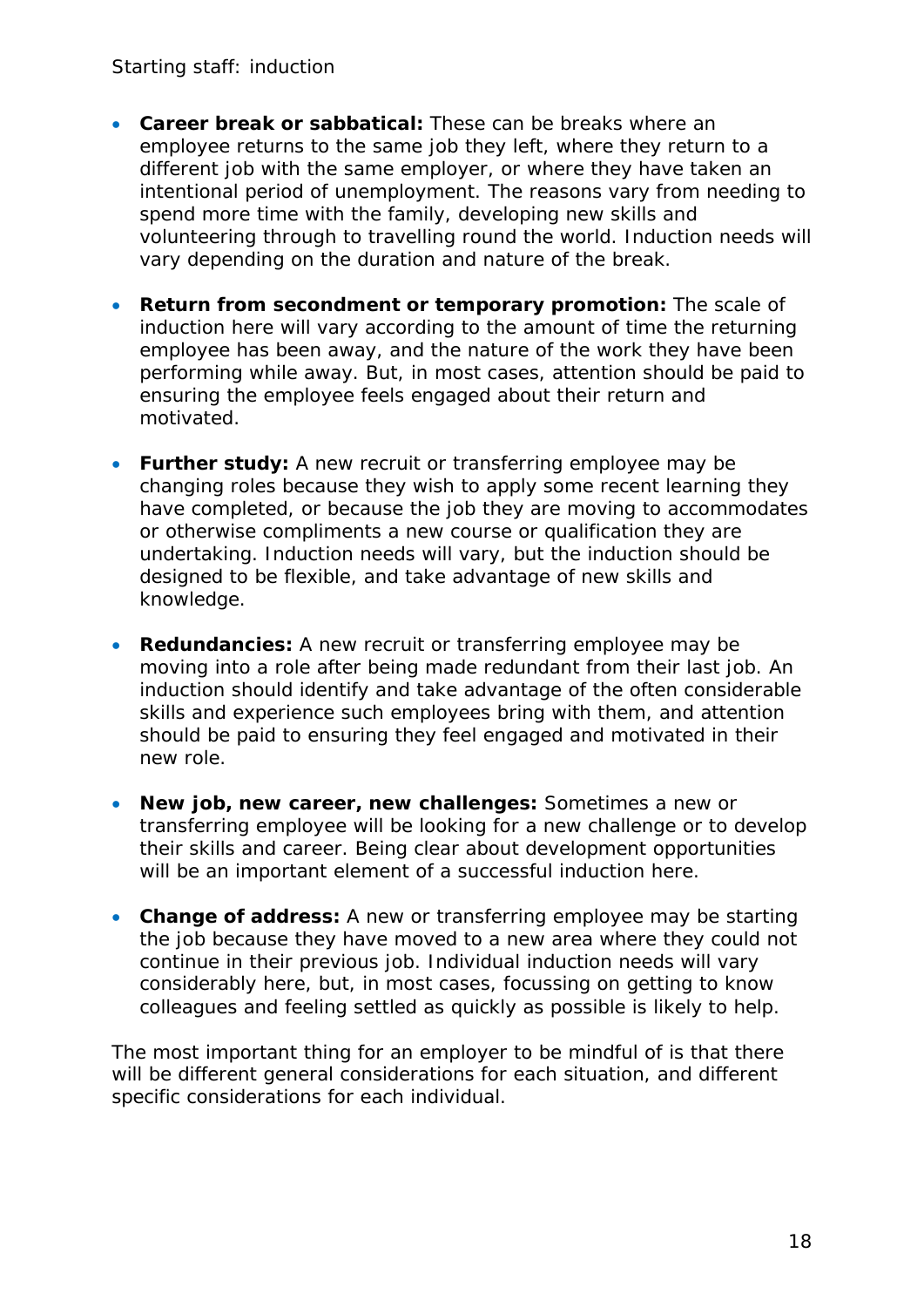Rather than try to make assumptions, employers should talk to the employees and ask them what, if anything, ought to be taken into account when planning an induction.

### <span id="page-18-0"></span>**Inducting a homeworker**

Most employers will require new employees to be on site and face to face with their trainers and managers for the majority of the induction. In some cases, travel to a residential course or alternative venue may also be required. They will also usually require close supervision when they start to handle elements of the job. These requirements should always be made clear to any new recruit when their job offer is made.

Therefore, any option to work from home may be considerably limited during an induction, especially at the start of the process. In addition, homeworking is generally an option that should only be offered to staff who have demonstrated the level of capability and responsibility required to work under such an arrangement.

However, employers may find that some flexibility here can be a good thing – for example, if employees are commuting considerable distances to the cost of the organisation and their working time, arranging days when they can study from home is likely to benefit everyone.

More information can be found at [www.acas.org.uk/homeworking.](http://www.acas.org.uk/homeworking)

### <span id="page-18-1"></span>**Inducting a diverse workforce**

There is a strong business case for employing a diverse workforce that is representative of the areas an organisation recruits from and also of the customers it serves.

It is important to ensure that awareness of equality and diversity is part of an induction.

In addition, new recruits and transferring employees may have certain needs and requests that should be taken into account. Some needs, like 'reasonable adjustments' to accommodate disabilities, are legal necessities. Others, such as a request for a space and/or time to pray, should also be accommodated as far as practicable.

More information on discrimination, equality and diversity can be found at [www.acas.org.uk/equality.](http://www.acas.org.uk/equality)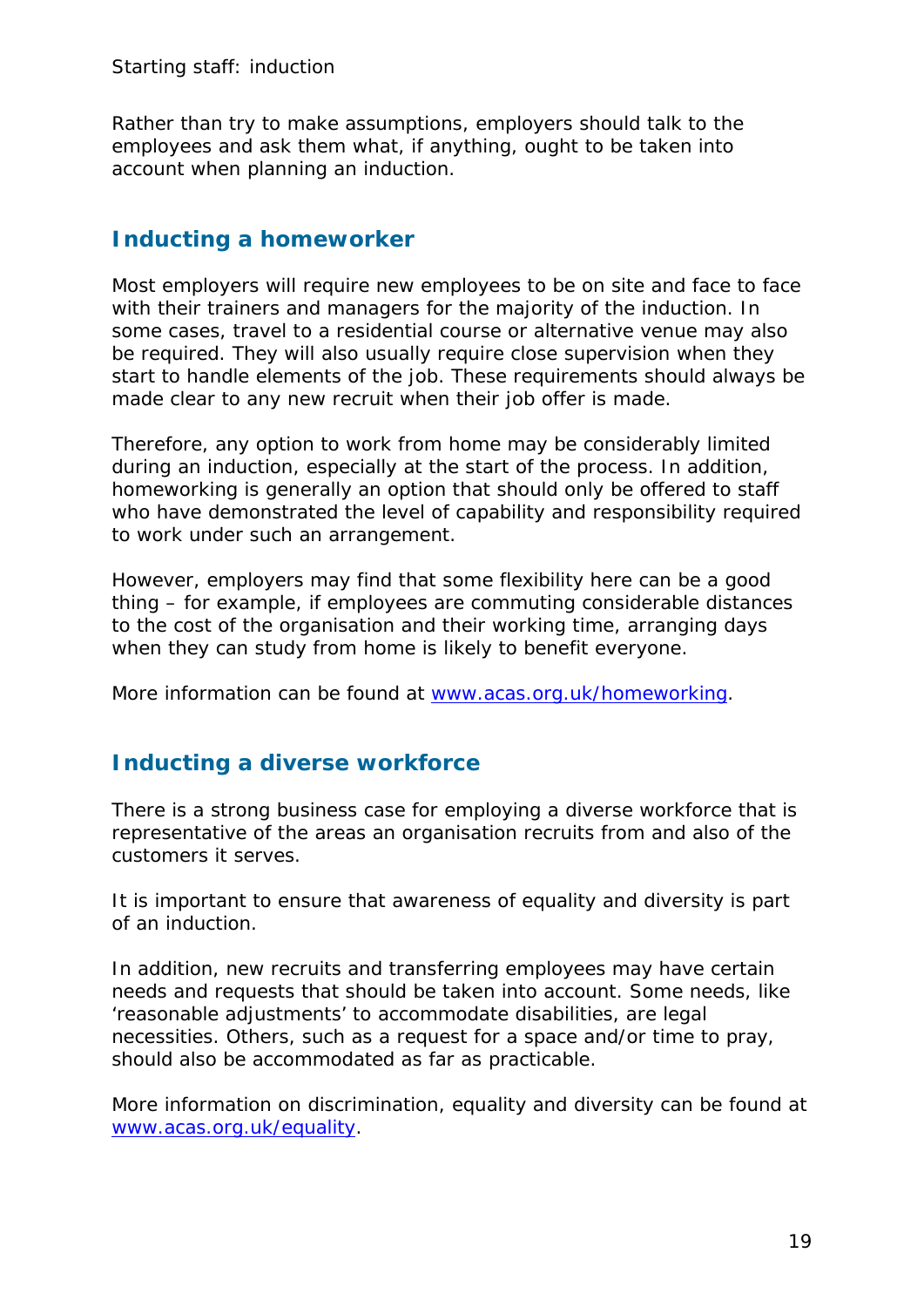### <span id="page-19-0"></span>**Management and professional trainees**

These employees tend to be recruited for general training in their sector – for example, retailing or banking. This can sometimes mean they might be less likely during some periods of training to focus on 'real' practical tasks in the workplace. Unintentionally, this can lead to a trainee losing some sense of direction, interest and motivation.

So, if possible, an employer should include practical work tasks in the trainee's induction which genuinely contribute to the organisation and help them appreciate where their role fits in.

### <span id="page-19-1"></span>**Reviewing if induction was effective**

An employer should look back on a regular basis at how new employees have settled in. It should identify where they excel, struggle or lose interest and where improvements could be made.

Indicators of an induction's effectiveness can include:

- at the three-month and six-month stages, whether the new employee is positive about their work and the organisation, and whether the volume and quantity of their work meets targets
- at 12 months, and their first full performance review/ appraisal, whether the new employee is producing the results expected of them at that stage
- the employer asking the employee for feedback at the end of their induction - it will also help to establish if the employee is keen to stay
- whether a significant proportion of new employees are leaving within a couple of years of joining the organisation. If so, an employer should find out why. For example, it could ask them at exit interviews.

### <span id="page-19-2"></span>**Further information**

#### **Useful tools online**

Outline of a job induction checklist Outline of a Written Statement of Terms and Conditions of Employment All the above are available at [www.acas.org.uk/templates](http://www.acas.org.uk/templates)

#### **Acas learning online**

Acas offers free E-Learning, including courses on Contracts of employment and Written Statements, and Pay and reward.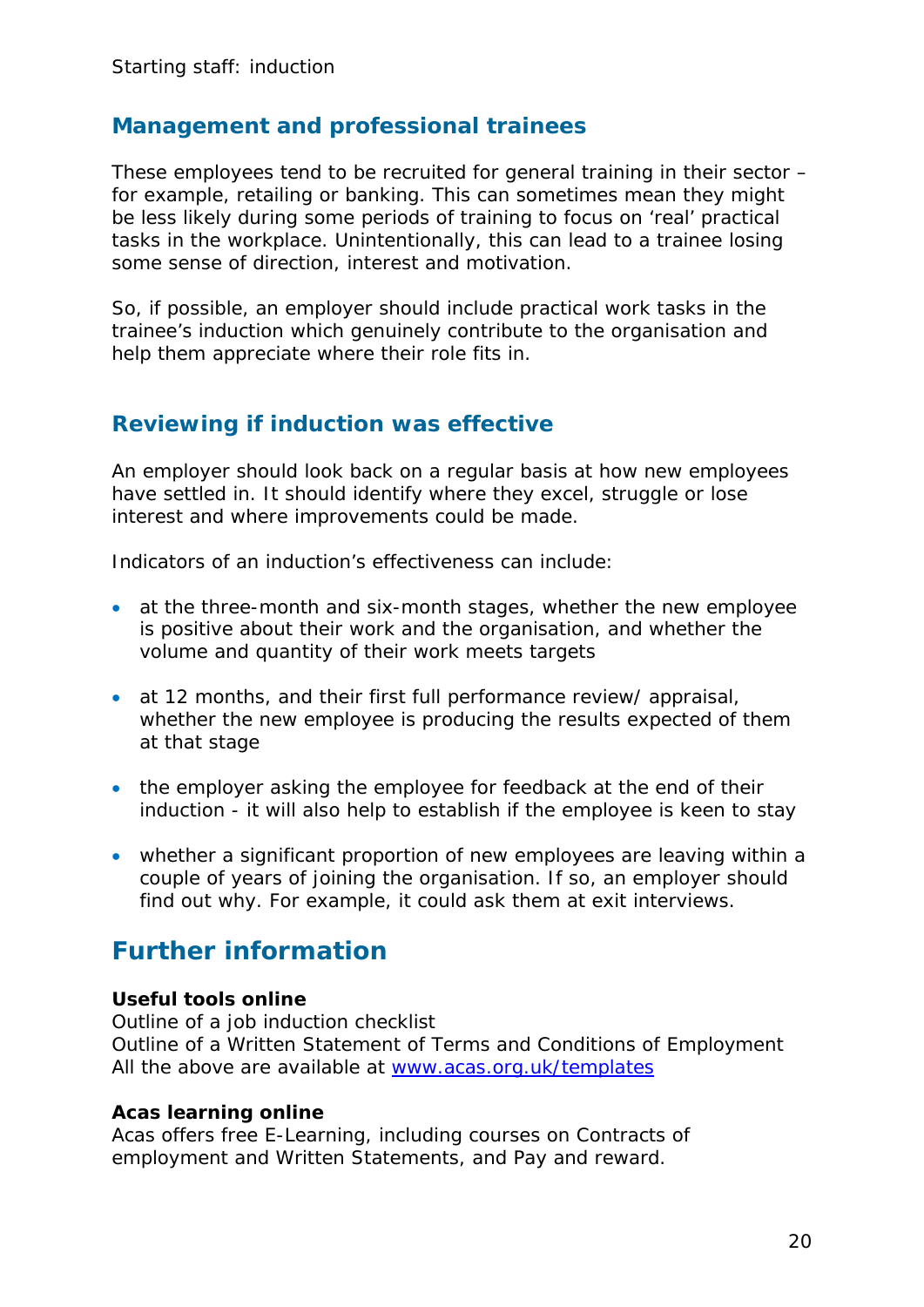#### **Acas training**

Our recruitment training is carried out by experienced Acas staff who work with businesses every day. Go to [www.acas.org.uk/training](http://www.acas.org.uk/training) for upto-date information about our training and booking places on face-to-face courses.

Training can be specially designed for smaller companies and our current programme includes:

- recruitment, selection and retention
- employing people a practical introduction
- human resource management for beginners
- contracts of employment.

Also, Acas specialists can visit an organisation, diagnose issues in its workplace, and tailor training and support to address the challenges it faces. To find out more, go to [www.acas.org.uk/businesssolutions.](http://www.acas.org.uk/businesssolutions)

#### **Acas guidance**

Age and the workplace - a guide for employers and employees Apprentices Discipline and grievances at work Discrimination: what to do if it happens Equality and discrimination: understand the basics Flexible working and work-life balance The right to request flexible working How to manage performance Prevent discrimination: support equality Recruiting staff Younger workers

#### **Additional help**

Employers may be able to seek assistance from groups where they are members. For example, if an employer is a member of the Confederation of British Industry or the Federation of Small Businesses, it could seek its help and guidance.

If an employee is a trade union member, they can seek help and guidance from their trade union representative or equality representative.